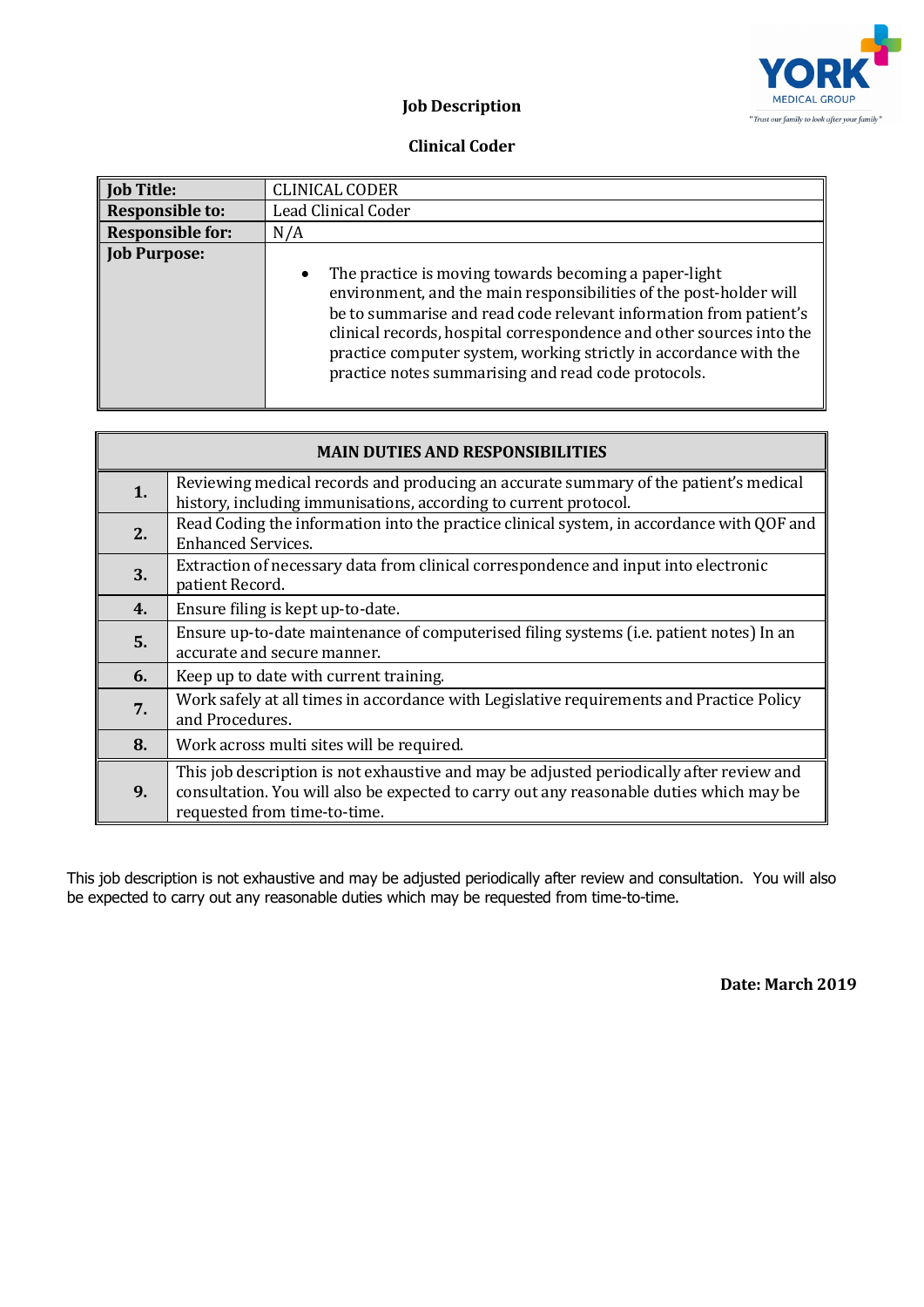

"Trust our family to look after your family"

**CLINICAL CODER Hours: 36.5 hours per week Hourly Rate: £9.50**

## **We offer 6 weeks annual leave and enrolment into the NHS Pension Scheme**

**Site: 32 Clifton, York**

York Medical Group is a large, inner city practice, serving a population of 44,000 over 8 sites and consider themselves as a forward thinking, innovative and driven team of professionals meeting the demands of patient care. We have a diversified workforce made up of GPs, ANPs, UCPs, Nurses, Assistant Practitioners and Health Care Assistants.

Even though the Covid pandemic has turned our 'normal practice' upside down, we are continuing to plan for the future and are committed to providing a friendly, open and supportive environment where our staff feel valued, safe, appreciated and comfortable with sharing ideas which could improve and diversify our services further.

Following internal movement within the department, we are now looking for a motivated, friendly, clinical coder to join our small team of coders in the move to becoming a paper-light environment. Main responsibilities being to summarise and read code relevant information from patient's clinical records, hospital correspondence and other sources in the practice computer system, working strictly in accordance with the practice protocols. Candidates should be computer literate and have an eye for detail. Full training will be given to the right candidate.

Please see corresponding Job Description and Spec Specification available to download from our web site.

Application forms accepted until the closing date of **31st May 2022**.

**Previous applicants need not apply.**